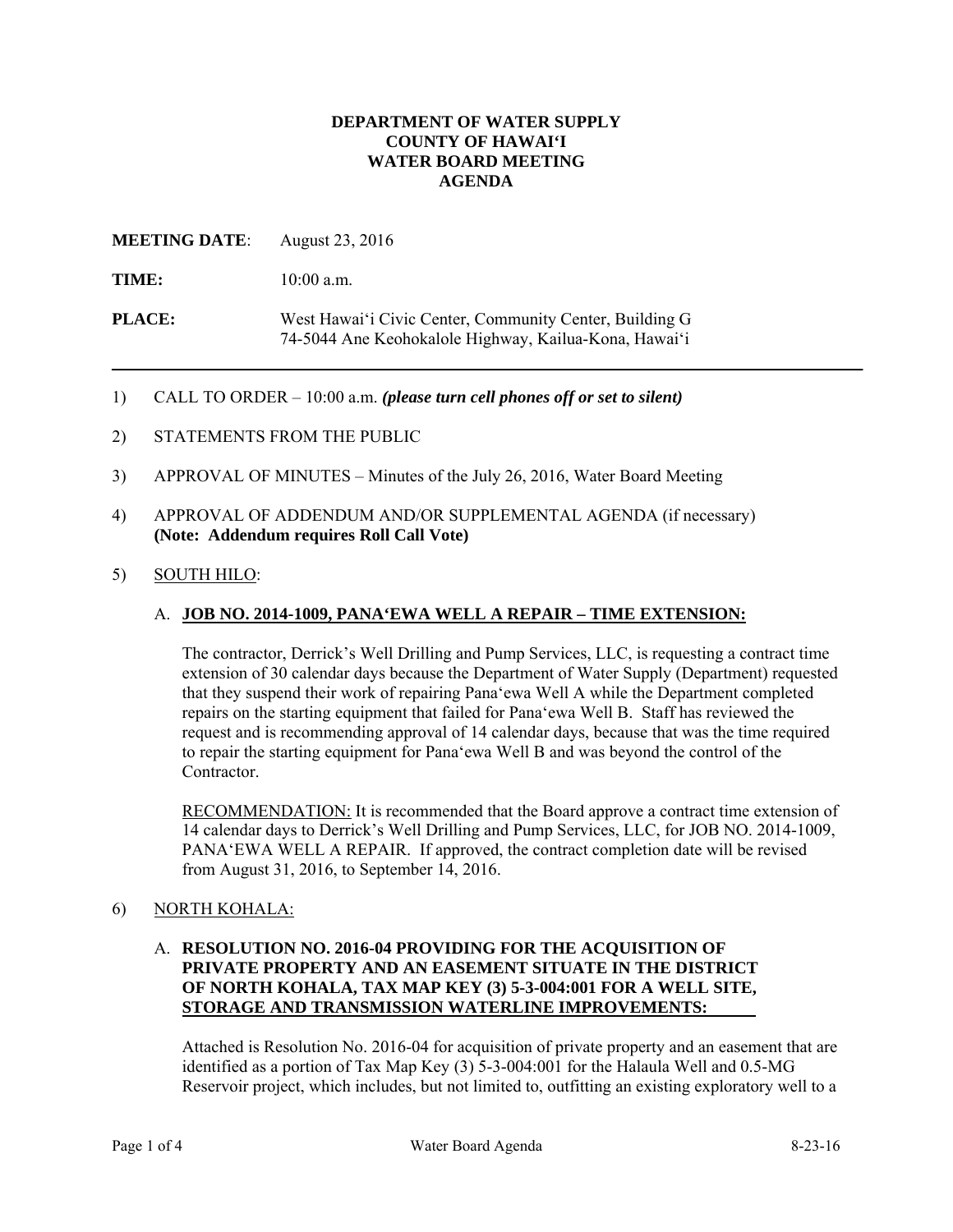production well, construction of a 0.5-MG reservoir, and installation of a transmission waterline.

RECOMMENDATION: It is recommended that the Water Board adopt Resolution No. 2016-04, subject to the approval of Corporation Counsel.

# 7) SOUTH KOHALA:

#### A. **JOB NO. 2015-1029, PARKER #2 DEEPWELL REPAIR – TIME EXTENSION:**

The contractor, Derrick's Well Drilling and Pump Services, LLC, is requesting a contract time extension of 30 calendar days. Staff has reviewed the request and is recommending approval of 30 calendar days as the contractor had all the materials required to complete the repair work by the project completion deadline; however, due to a change in scope of work for Parker #1, the Department had directed the contractor to use materials from Parker #2 to expedite the completion of repairs at Parker #1. This action caused the contractor the need to reorder materials for Parker #2 and was beyond the control of the contractor.

RECOMMENDATION: It is recommended that the Board approve a contract time extension of 30 calendar days to Derrick's Well Drilling and Pump Services, LLC, for JOB NO. 2015-1029, PARKER #2 DEEPWELL REPAIR. If approved, the contract completion date will be revised from August 2, 2016, to September 1, 2016.

#### 8) NORTH KONA:

#### A. **JOB NO. 2016-1049, KAHALU'U BOOSTERS A, B & D REPAIR:**

This project consists of replacing the existing booster pumps, discharge heads, motors, and appurtenant materials; chlorination and testing of the booster pump assemblies; and replacement of above-ground discharge piping assembly.

Bids for this project were opened on August 11, 2016, at 2:00 p.m., and the following are the bid results:

| <b>Bidder</b>                                      | <b>Bid Amount</b> | <b>Adjusted Bid Amount (for</b><br>purposes of bid award)* |
|----------------------------------------------------|-------------------|------------------------------------------------------------|
| Beylik Drilling and Pump<br>Service, Inc.          | \$250,150.00      | \$237,642.50                                               |
| Derrick's Well Drilling $\&$<br>Pump Services, LLC | \$298,000.00      | N/A                                                        |

\*Bids were adjusted (for the purpose of award) to provide credits for participation in the State Apprenticeship Program, in accordance with Hawaiʻi Administrative Rules.

Project Costs:

| 1) Low Bidder (Beylik Drilling and Pump Service, Inc.) |                    | \$250,150.00 |
|--------------------------------------------------------|--------------------|--------------|
| 2) Construction Contingency (10%)                      |                    | 25,000.00    |
|                                                        | <b>Total Cost:</b> | \$275,150.00 |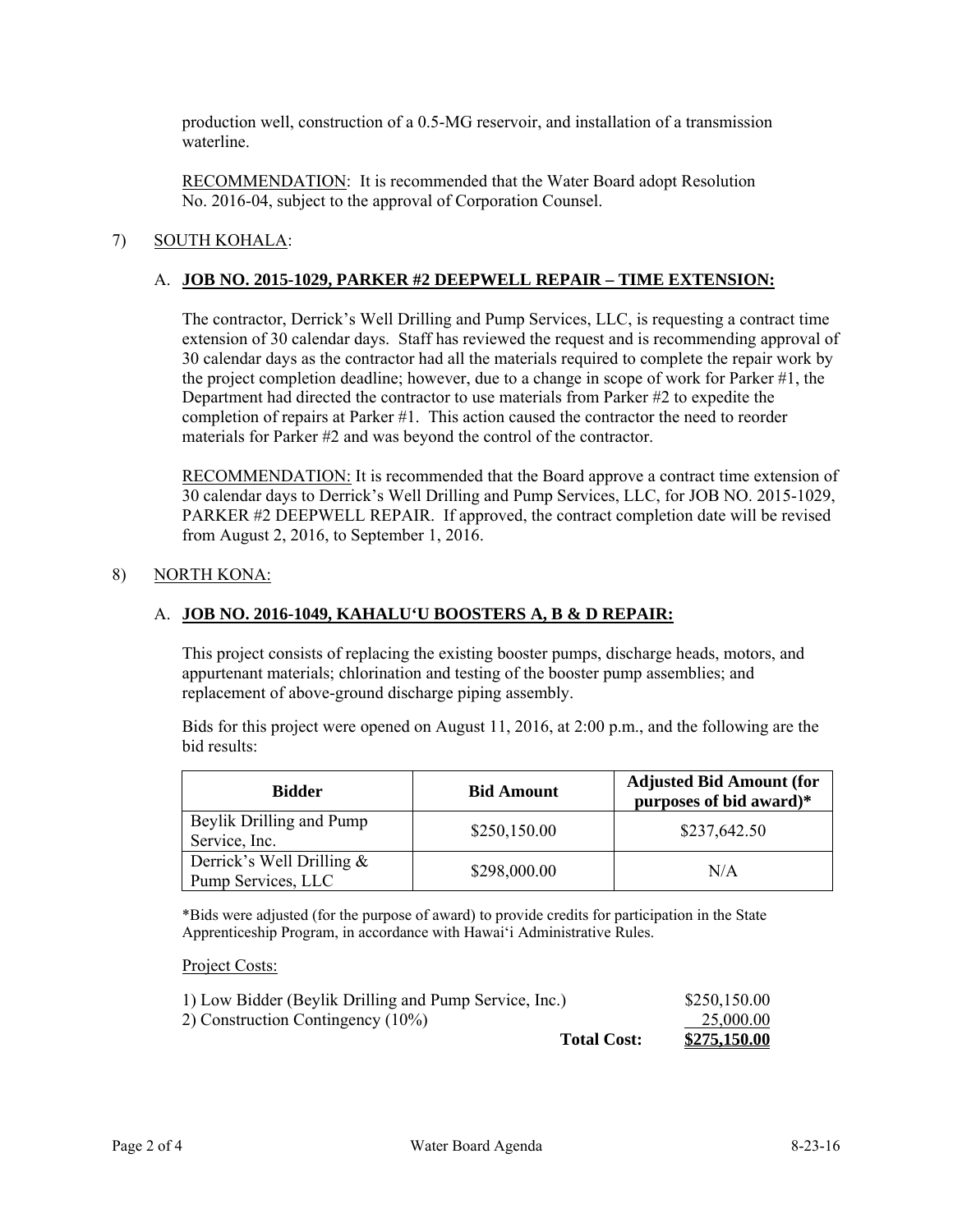Funding for this project will be from DWS's CIP Budget under Pump Replacement. The contractor will have 210 calendar days to complete this project. The Engineering estimate for this project was \$289,000.00.

RECOMMENDATION: It is recommended that the Board award the contract for JOB NO. 2016-1049, KAHALUʻU BOOSTERS A, B & D REPAIR, to the lowest responsible bidder, Beylik Drilling and Pump Service, Inc., for their bid amount of \$250,150.00, plus \$25,000.00 for construction contingency, for a total contract amount of **\$275,150.00.** It is further recommended that either the Chairperson or the Vice-Chairperson be authorized to sign the contract, subject to review as to form and legality of the contract by Corporation Counsel.

## 9) MISCELLANEOUS:

# A. **POWER COST CHARGE:**

Departmental power costs have declined as a result of a decline in Hawai'i Electric Light Company (HELCO) billings for electricity for the Department's wells and pumps. The Department proposes reducing the Power Cost Charge from \$1.70 to \$1.61 per thousand gallons to reflect this decline.

In order to accept public testimony on this change, a Public Hearing shall be scheduled before the new Power Cost Charge is reduced.

RECOMMENDATION: It is recommended that the Board approve holding a Public Hearing on September 27, 2016, at 9:45 a.m., to receive testimony on reducing the Power Cost Charge from \$1.70 to \$1.61, effective October 1, 2016.

## B. **UPDATE RE: NATIONAL PARKS SERVICE'S PETITION TO DESIGNATE KEAUHOU AQUIFER AS A GROUND WATER MANAGEMENT AREA:**

For discussion and possible action.

#### C. **EXECUTIVE SESSION RE: NATIONAL PARKS SERVICE'S PETITION TO DESIGNATE KEAUHOU AQUIFER AS A GROUND WATER MANAGEMENT AREA:**

The Water Board anticipates convening an executive meeting, closed to the public, pursuant to Hawai'i Revised Statutes, Sections 92-4, 92-5(a)(2), to discuss mediation as directed by the Commission on Water Resource Management regarding the National Park Service's petition to designate Keauhou Aquifer as a Ground Water Management Area, and for the purpose of consulting with the Water Board's attorney on questions and issues pertaining to the Water Board's powers, duties, privileges, immunities and liabilities.

# D. **MONTHLY PROGRESS REPORT**:

Submission of Progress Report of Projects by the Department. Department personnel will be available to respond to questions by the Board regarding the status/progress of any project.